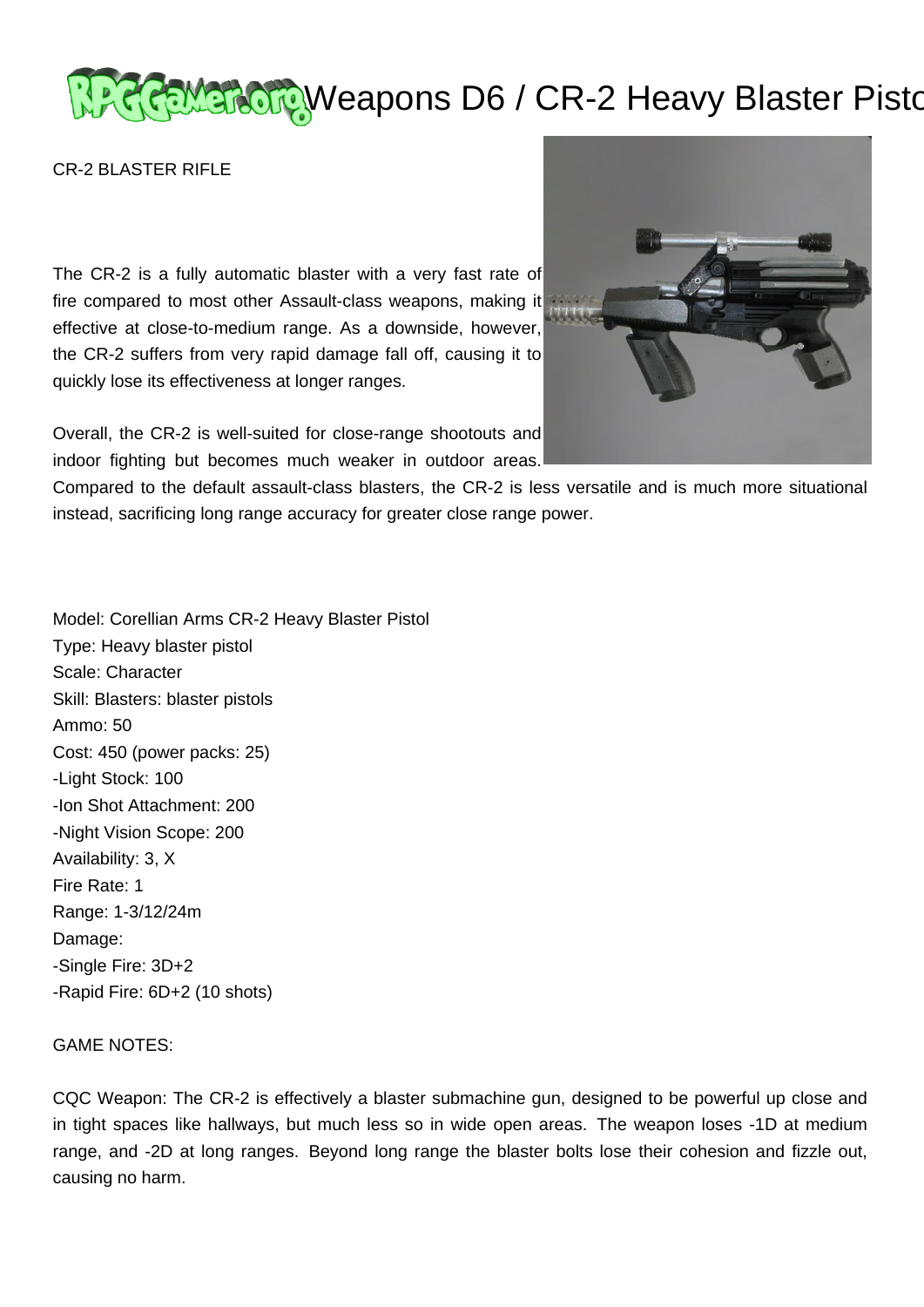Fire Select Options: The CR-2 has two fire options, single fire and rapid fire. Single fire uses up 1 ammo when used. Rapid fire uses 10 ammo.

This weapon has aftermarket parts that can be purchased to upgrade its abilities as follows, and prices for these are listed above.

-Light Stock (Reduced Recoil): Light stock allowing sustained fire with less recoil, grants +2 Fire Control bonus.

-Ion Shot Attachment: This add-on to the barrel and assembly of the CR-2 can take the energy from the ammo power pack and partially convert it into ionized bolts that change weapon efficiency: increased damage against technological targets such as droids, turrets, vehicles, shields, etc (+1D), but reduced damage against biological targets (-1D).

-Night Vision Scope: Digital scope capable of revealing enemy troops even in the darkest of environments, up to a range of 50m. While the CR-2's effective range is half that of the scope, the user could use this to their advantage in other ways.

- - - - - - - - - -

## DESCRIPTION:

The CR-2 heavy blaster pistol was a basic yet durable heavy blaster pistol used by the Royal Naboo Security Forces. They were famous for being able to deflect off certain surfaces yet penetrate armor.

The CR-2 blaster was a basic blaster design created by the little-known Corellian Arms corporation, and was the first mass-produced version of the modern blaster weapon introduced on Naboo. The CR-2 primarily fired bolts of charged plasma energy, but a secondary firing mode allowed the weapon to discharge electrical stun charges capable of stunning most living targets. The CR-2 pistol became an antique on most Core Worlds long before the Naboo Security Forces adopted it as the standard-issue sidearm for its Security Guards and police officers.

Ranchers and wilderness guides were also known to have used the CR-2 as added protection, and Dengar used this as a secondary weapon.

Behind The Scenes

The CR-2 is a cosmetically modified Calico M960 pistol without the retractable stock.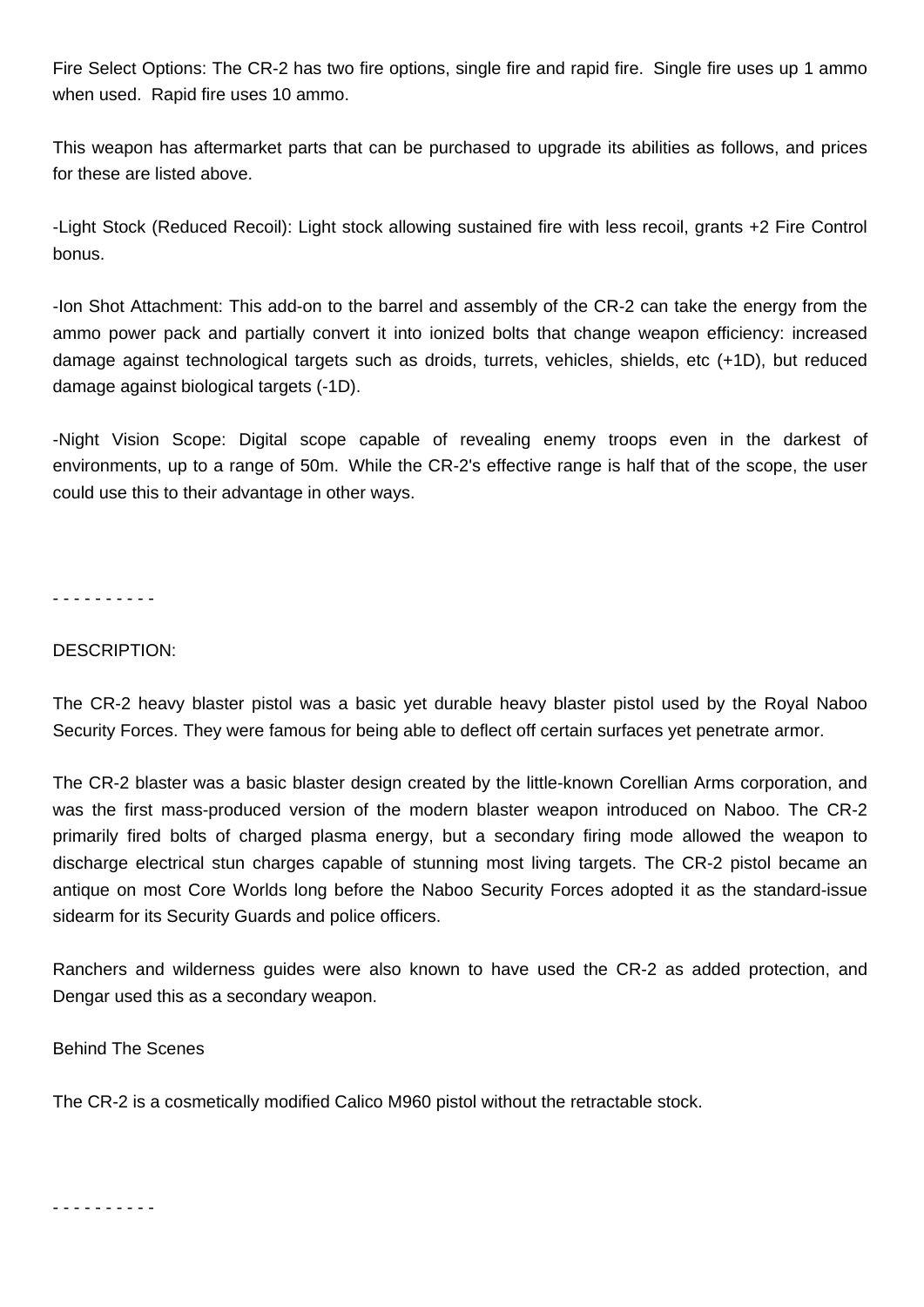### GAME DESIGN NOTES:

The CR-2 to me seemed to effectively be an SMG for Star Wars Battlefront II, so I wrote it up like one. It also didn't seem to fit easily as any well lmwn standard blaster and needed a little custom work. Which I like, as this makes it stand out more. While the description says the CR-2 is old and outdated, i could see this being the case with the weapon's very short range when compared to more common and modern blasters that have ranges reaching up to 300 meters.

While it functions like an SMG, it is also listed as a heavy blaster pistol, and this made me wonder about how much ammo it would have. Ultimately, I looked up the version in the D20 book Secrets Of Naboo, saw that it had 50 ammo, like most other heavy blaster pistols, and I decided to go with that. This gives the CR-2 more reason to feel outdated, but also gives any players deciding to use it a limit to the kind of power this type of weapon can bring. It can deliver massive damage in rapid fire, but only in close quarters, and only for five shots. This also means the player can work on modifting the CR-2 to be more effective using the D6 rules for modifications and upgrades found in the Star Wars RPG Rulebook. If properly modified, this blaster could be a very powerful weapon, perhaps even surpassing the Thunderer from Gundark's Fantastic Technology.

### Star Wars Battlefront II Conversions

Before getting into the long-winded explanation of converting weapons from Battlefront II from their game stats, I also wanted to add quickly that I am pulling the lore for these weapons from wherever I can find it, as some of these weapons don't have much said about them. If the info contradicts anywhere, my apologies, take and leave what you wish for your games. That now said....

I've been playing this game a bit now, it's fun, and I was inspired to take the weapon statistics in the game, and use them to make some conversions for rpggamer.org in case anyone wanted to use these weapons in their games, or if they already exist, then these write-ups could be used as alternatives. For example, in the case of the A280 blaster rifle, it is supposed to be a very modular and modifiable blaster rifle, and it will already have some of these variants listed here as they are in the game. If GMs/players do not like these conversions, or feel they need to choose between one version or the other, it's ok to change these conversions as desired, or pass on them all together as your group sees fit.

Weapons in Battlefront II have four stats we can use to convert to D6 rules: Cooling Power, Range, Rate Of Fire, and Damage, and each of these ranks between 1 to 10. To figure these out, we'll do them backwards, from Damage to Cooling Power, as Damage is the easiest to convert.

DAMAGE: To figure out these weapons' D6 damage dice, I take the Damage rank, convert it to be 3D at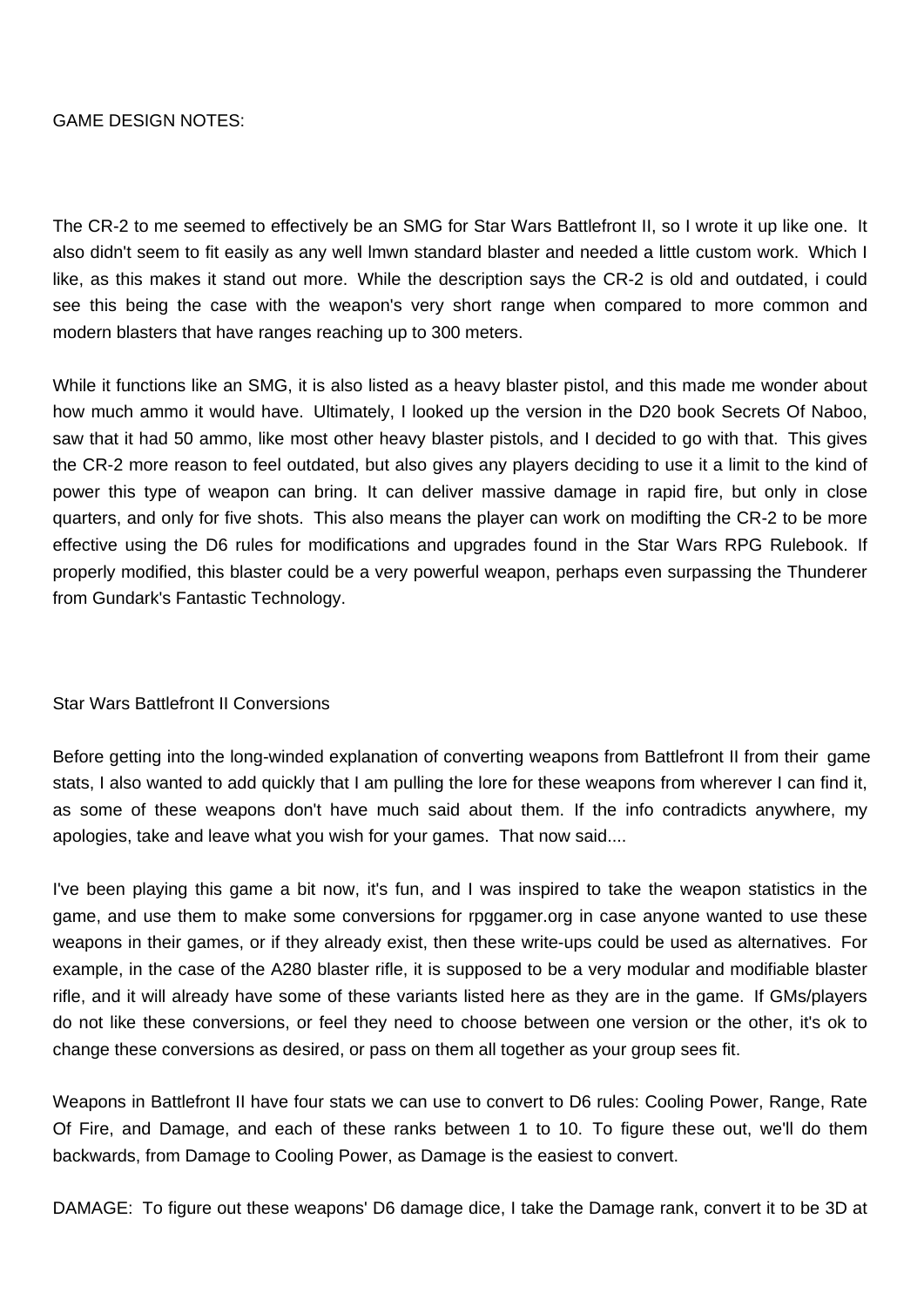rank 1 (because 3D is the most common low end I remember ever seeing for blasters in Star Wars D6) and 6D at rank 10 (as 6D was the most common damage dice I remember seeing for more powerful single-fire blasters before getting into blasters that have rapid fire). For the ranks in between, just apply pips as Star Wars D6 commonly does (rank 1=3D, rank 2=3D+1, rank 3=3D+2, rank 4=4D, etc). This conversion gives the blaster's (or other weapon's) base damage for a single shot before accounting for any rapid fire from the Rate Of Fire stat.

RATE OF FIRE (ROF): This is also simple and straightforward. ROF rank 1 is a single shot. Any weapons with this rank are single-fire and need multiple actions to fire more shots, as per the Star Wars D6 rules for multiple actions. For every rank beyond 1, this counts as an extra shot fired from the weapon with each attack. To represent this, we make it as simple as possible, and look at Star Wars D6's rules for combined actions and fire-linked weapons. Every rank past 1 will add +1 pip to the damage. So a weapon with rank 4 Damage and rank 5 ROF does 5D+1 damage in D6 rules (4D base damage per single shot, but it does 5 shots per attack, so that damage is +4 pips, totaling at 5D+1). This means the weapons' ammo magazine will also be decreased this many shots for every attack action the player makes. GMs/players could have their weapon have a single-fire option to toggle between these fire options if they wish to conserve ammo (if they even keep track of ammo, more on that below).

RANGE: To figure out range, we take the Range rank, multiply this by 10, and the resulting number is the weapon's short range (Rank number x10, in meters). Medium range is this times 2 (Rank number x10, then x2, in meters), and long range will be times four (Range rank x10, then x4, in meters). As of this writing, my intention is to go ahead and make this part of the conversion a simple formula applied to all of these weapons for the sake of expediency. This may not fit every weapon, and I may make exceptions where needed with weapons that have unique features and qualities. The reason for this simple approach isn't because of laziness, it's more because....well, I was just looking at the blasters in my Star Wars D6 rulebook for ideas and comparisons, and though there are similar traits to some blaster types (pistols, carbines, rifles, repeating blasters, etc), their ranges still seem a bit mixed up between the different types. I suppose this was done for variety.

A simpler approach to Range is to look at the weapons presented in the Star Wars D6 rulebook, pick the weapon that most fits the weapon being converted here, and use that range for the converted weapon. This is up to GM discretion.

NOTE!: Everything stated above for Range is my attempt to just keep it simple. While using the weapons in the Star Wars D6 Rulebook as general examples of weapons and weapon types (blaster pistols, blaster rifles, etc), the method I would prefer to use to convert range would involve using the ranked stats from the game as a modifier to the ranges of the generalized weapons listed in the Star Wars D6 Rulebook. As to how to do that, I am not sure yet. Every time I look at it, it gets complicated, and seems like it will have to be on a case by case basis depending on the weapon.

COOLING POWER (CONVERTED TO AMMO): This trait is probably the most difficult to figure out. In Battlefront II, weapons do not have ammunition, as they all seem to have a nearly unlimited power supply. Instead, they have to cool down after firing so many shots (much like the Mass Effect game series did after the first game in the series). With how blasters in D6 have very high ammo in their stats,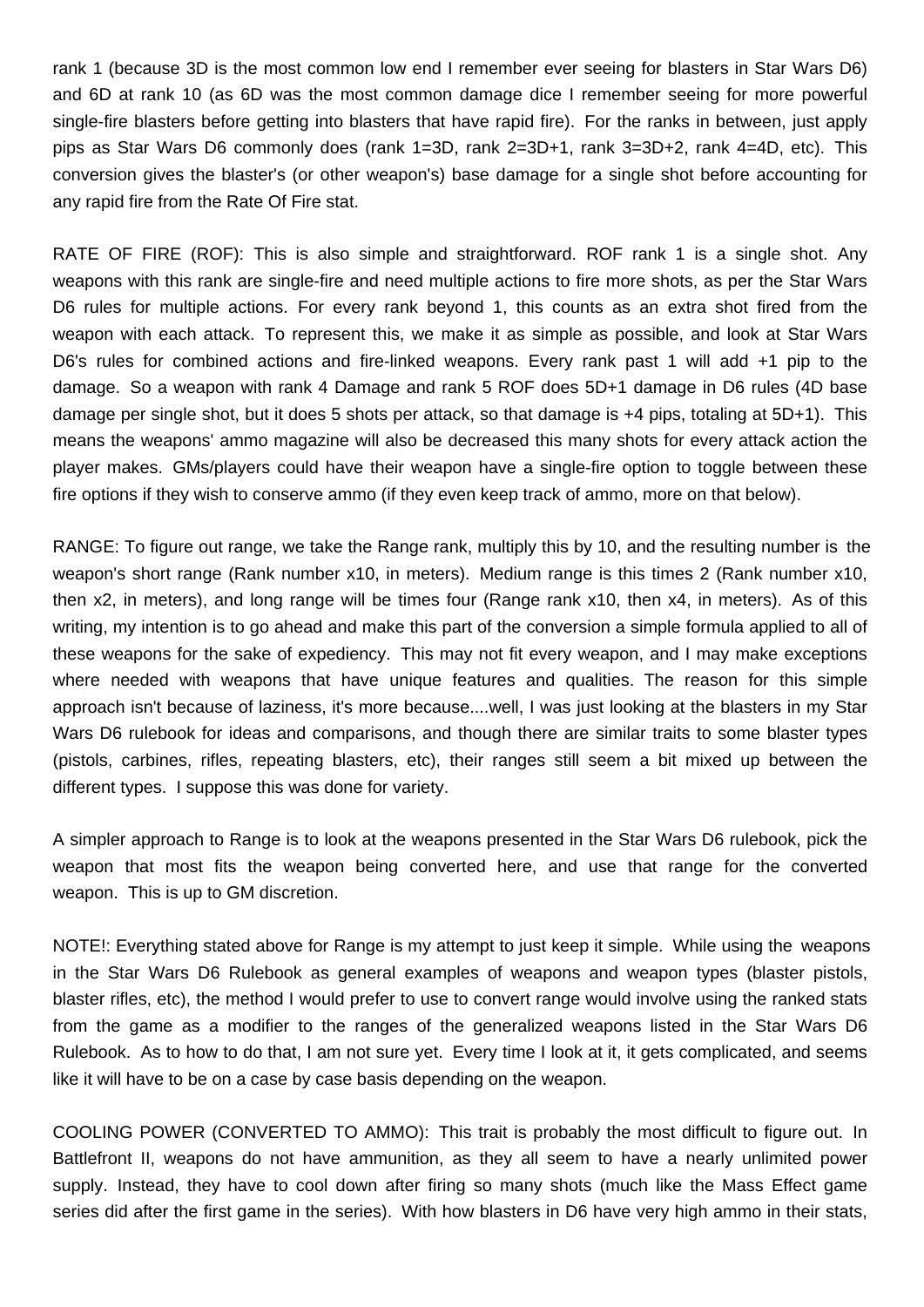many GMs/players often don't even bother keeping track of their ammo and act as though their blasters have unlimited ammo. Going in favor of D6 rules having ammo, we can use "Cooling Power" to convert into a number for ammo.

The "simple" method here would be to compare these weapons to a similar weapon in the Star Wars D6 rulebook, and use the same ammo, such as: Hold-Out Blasters have ammo of 6 (or something under 10); Sporting Blasters, ammo of 50; Blaster Pistols, ammo of 100; Heavy Blaster Pistols, ammo of 25 (as they sacrifice ammo for the power boost to damage); Blaster Rifles, Blaster Carbines, and Sporting Blaster Rifles all have ammo of 100; Light Repeating Blasters, ammo of 25; Heavy Repeating Blasters, ammo of "unlimited" if plugged to a power source (fusion generator, see Star Wars Sourcebook for purchase options), otherwise they have ammo of 50.

NOTE!: Weapons that have higher damage with multiple shots to simplify rapid fire, every "1" from ammo will supply the power to this "rapid fire burst" when applying the collective damage dice for that weapons attack (Example: an E-Web does 8D damage, some sources say this damage has 8-10 shots in it, but there's no need to break this down into single shots for ammo consumption, and every use of the E-Web's 8D damage counts as a single attack, which counts as "1" from its ammo (if using a portable ammo magazine and not a fusion generator)). If GMs/players want their rapid fire weapons to have a single fire option, first they figure out how much damage the single fire shot does. Then, every "pip" between that lower damage and the full damage counts as a single "shot". This total number of "pips" between single fire damage and rapid fire full damage is used to multiply the weapon's ammo to figure out how much ammo there is for single fire shots. Just keep track of how many shots the rapid fire option takes of using this altered ammo number.

As an example, let's use the E-Web. The E-Web does 8D damage. If the E-Web fires 10 shots per attack, and each shot counts as a "pip" for fire-linking and combined actions rules, then -9 pips reduces this 8D damage to 5D damage per shot. This also means the E-Web's ammo (if using a portable ammo magazine instead of fusion generator) would be x10 as well if using single fire as an option now, and rapid fire would still consume 10 ammo when doing 8D damage.

So, as always, if GMs/players do not like the these conversion results, feel free to change these up as desired. Some general guidelines to go by that I used for these conversions include....

-Blaster Pistols are average strength (3D-4D), shorter ranged than most bigger blasters (120m), ammo around 100.

-Hold-Out Blaster Pistols tend to be the weakest pistols (3D-ish), shortest ranged (12m), little ammo (6), but easily concealable due to very small size.

-Sporting Blaster Pistols tend to still be weak (3D+), have better ammo (50) and range (60m) than Hold-Out Blasters, but not quite as good as normal Blaster Pistols.

-Heavy Blaster Pistols are stronger (4D-5D), but shorter ranged (50m, more short ranged than normal Pistols), and less ammo (25) than normal Blaster Pistols.

-Blaster Rifles are stronger than Blaster Pistols (4D-5D), have much better range (300m), but similar